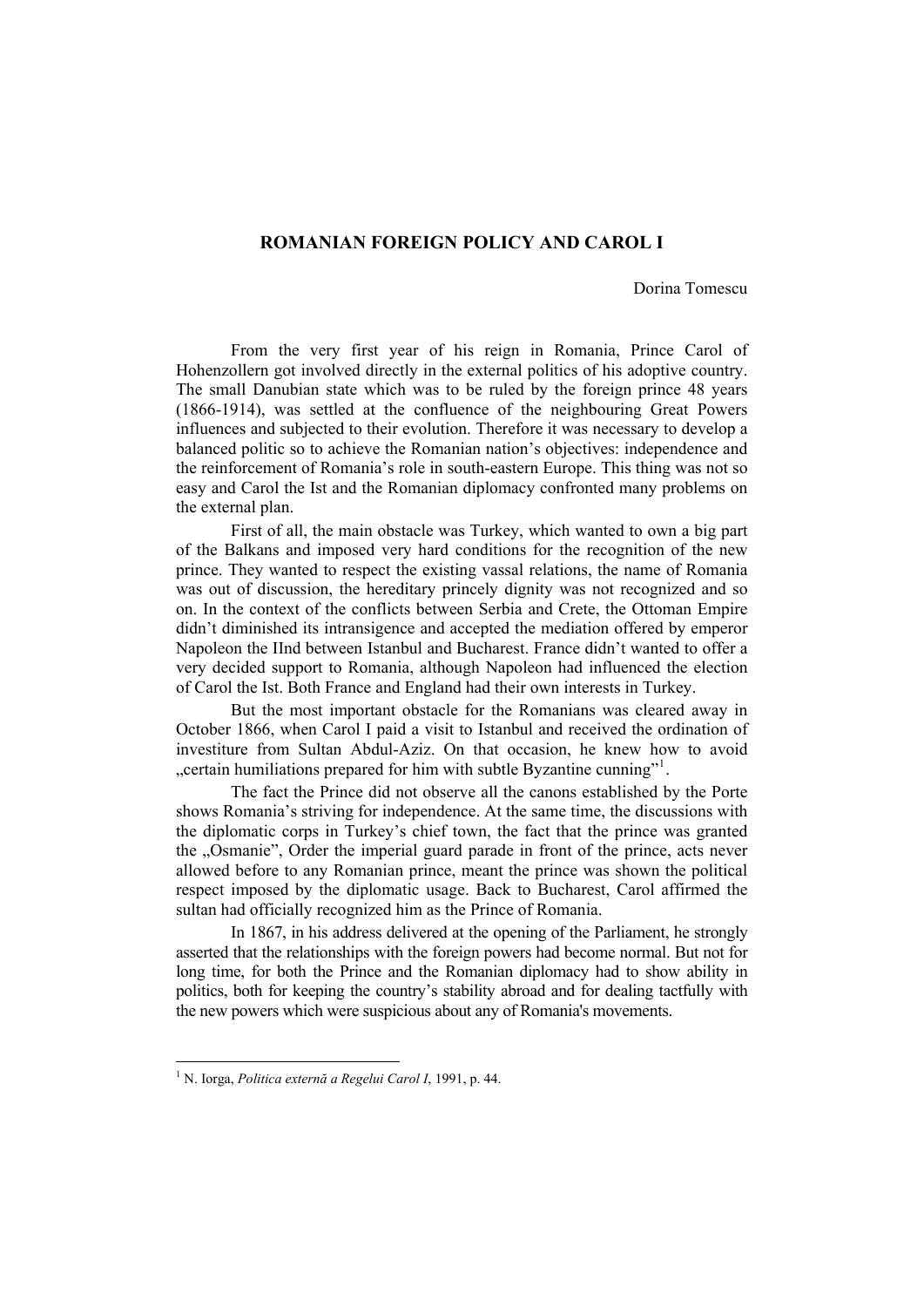The Romanian orientation towards the Christian neighbours from across Danube leaded to the forming of some regional alliances in Balkans, especially with Serbia and Greece. The purpose of the Romanian diplomacy was to support the Balkan nations against the Ottoman suzerainty. It signed with Serbia a treaty but with Greece no alliance was materialized. Anyhow, Romania's attitude was disapproved by the Great Powers.

After 1868 could be noticed even a major reorientation in the external politics, when the coalition government leaded by Dimitrie Ghica declared that the main target of the Romanian diplomacy was to cultivate the good relations with the Great Powers. These were considered by Carol I as the safest means to achieve Romania's goals and wanted to get closer to Germany and Austro-Hungary.

The directions of the country's foreign policy were also made evident, among others, by the high level visits paid to Romania's Court by princely or royal guests, opportunities taken for solving many important matters. The same rules and standing customs were observed at Romania's royal court as with other Courts in relation to reception of guests, receptions, audiences etc. Carol I had learned the importance of observing the court ceremony from his father, Carol Anton of Hohenzollern, who had recommended him to apply the standing customs of the Court of Berlin and not the Levantine ones. However, in Romania there were no written and invariable rules regarding the reception of foreign sovereigns and princes (this situation being still present after 1875, when the court's marshal, Theodor Văcărescu, elaborated the Ceremonial Rules, further complemented in 1881). Thus, the reception ceremonies were organized according to the personal directions of Carol I, for each case apart, each of such ceremonies being an indication not only of the etiquette observed at the sovereign's residence, but also the nature of the country's international relationships.

Royal guests were received in Bucharest and later on in Sinaia, in a festive atmosphere, planned by the sovereign and by the officials.

The visit to Bucharest of the Prince Mihai Obrenovici of Serbia (April, 1867) was classified as one of those visits enjoying special attention by the public opinion. It seems the Serbian prince asserted that both countries had the same interests in breaking up with their vassalage toward the Turkish (this visit resulted into the signing of a Romanian-Serbian alliance treaty, one year later).

Jerome Napoleon, Royal Prince of France, also enjoyed a beautiful reception in Bucharest, a visit much commented by the European press. Arriving on June  $12/24$ , 1868, the Prince was enthusiastically welcome by Romanians "by virtue of the name Napoleon and in memory of the kind acts of France"<sup>[2](#page-1-0)</sup>.

The background of this visit was, however, one of deep dissatisfaction of France with Romania. One of the reasons was the intention of Carol I to replace the French military mission by Prussian instructors. The second reason was the

<span id="page-1-0"></span><sup>2</sup> *Ibidem*.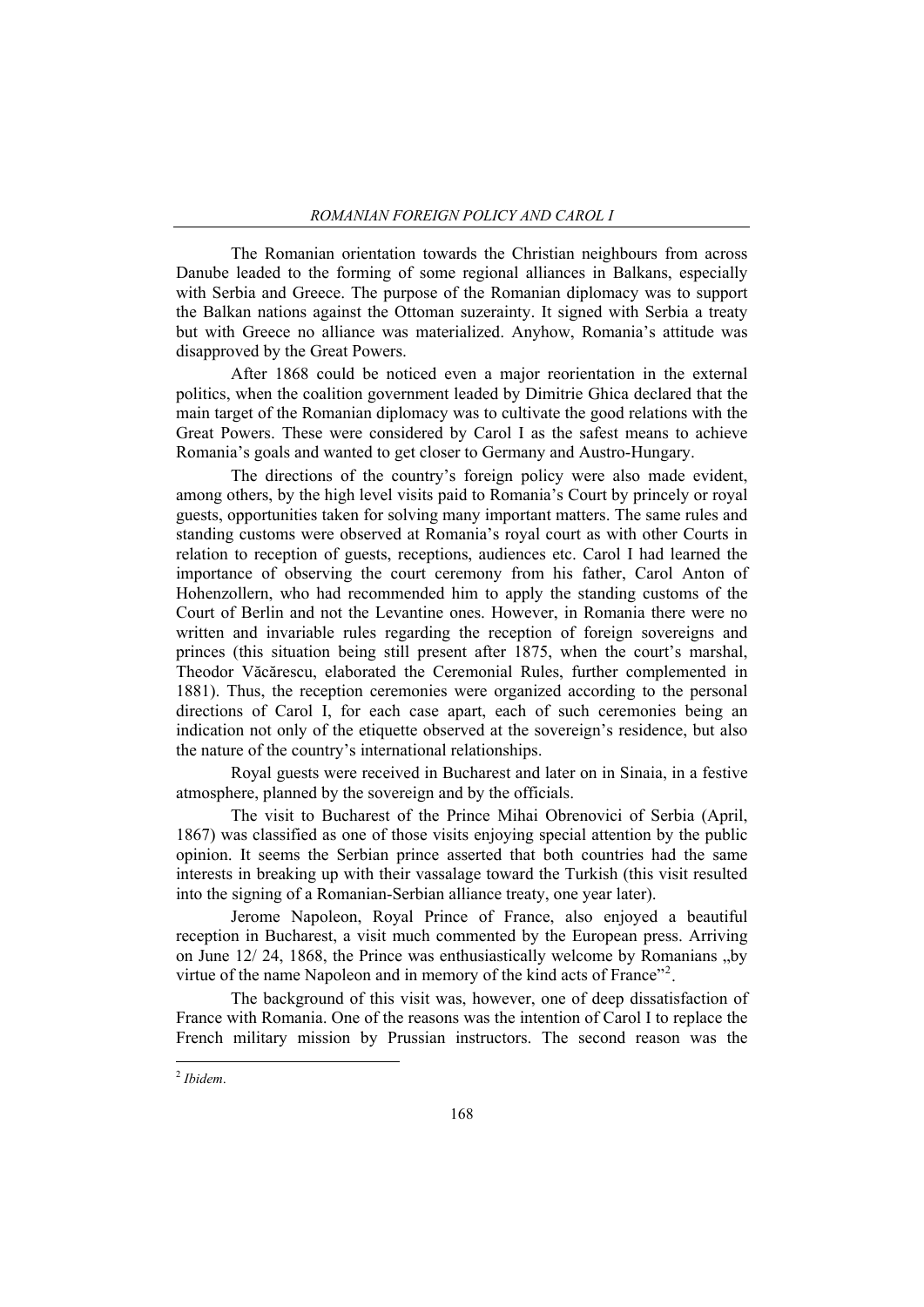Romanians' intention to get closer to Russia. Indeed, at the time, Romania was finding it would be better to enter into friendly terms with Russia, which could become a dangerous enemy at any time.

That is why the Romanian mission sent to Petersburg, in 1868, provoked a diplomatic unrest of the great powers. Emperor Napoleon III even blamed Carol of an intention of proclaming independence and the Kingdom on May 10. Following this rumor, not only France, but England and Austria were furious, too.

But, despite the kindness of the inhabitants of Bucharest, the guest seemed to be uncompromising. There is only one explanation for the Prince's "original" conduct: Prince Napoleon was still dizzy because of the speed of the eight-horse coach that transported him between Giurgiu and Bucharest. It seems that travel had not been too pleasant, as in spite of the Prince's request to have the coachman slow down the pace of the horses, the amphitryon had given opposite orders. Thus, after such a <sub>v</sub>joke", Prince Napoleon breathed freely when the coach arrived at the palace in Bucharest. While Prince Carol was proud of the opportunity to show what the Romanian coach system could do, Jerome Napoleon told him: "Romania does not need railways, for, here, the coach services are as fast as the railways ones"<sup>[3](#page-2-0)</sup>.

Cheers did not affect the French Prince in the least, he had no smile for the young ladies who were throwing him flowers from the windows; but he said this to I.C. Brătianu' teeth: "you are entirely into Russian waters"<sup>[4](#page-2-1)</sup>. However, the friendly reception went on. On June 13/ 24, he was taken to the monasteries round Bucharest and, in the evening, a picnic was organized for numerous participants at Cotroceni, with lights, fireworks and folk dances. In spite of all these, this attempt to regain, somehow, France's confidence did not have the expected success, for, one year later (1869), Prince Carol was asked: which are your relations with Austria?

The opportunity for strengthening the realtions with Austria-Hungary occured during Prince Carol's travel to the West, in 1869.

After a visit to Livadia (there even appeared rumors about a marriage to Princess Maria, the daughter of Tsar Alexander II), in order to prove he was not enfeoffed by Russia, Carol felt it was his duty to go to Vienna and to the Western Europe. On his return, he was already married to Elisabeth of Wied. They stayed for one and a half day in Vienna, where they met the Archdukes Albrecht and Karl Ludwig, and in Pest where they met empress Elizabeth, and many Romanians, too.

However, Emperor Franz Joseph received Carol in his capacity as Prussian prince rather than that as Romanian sovereign, as he had been welcome in Russia. A new attempt of entering into closer relations was occasioned by the emperor's leaving for the inauguration of the Suez Channel. M. Kogălniceanu, who had learned that the Romanian ministers were to be received at Rusciuc, promptly acted to have Franz Joseph allow Romania receive him on Romanian territory, at

<span id="page-2-0"></span><sup>&</sup>lt;sup>3</sup> Memoriile regelui Carol I al României - de un martor ocular – real, 1992, vol. IV, p. 44.

<span id="page-2-1"></span>N. Iorga, *op.cit.*, p. 60.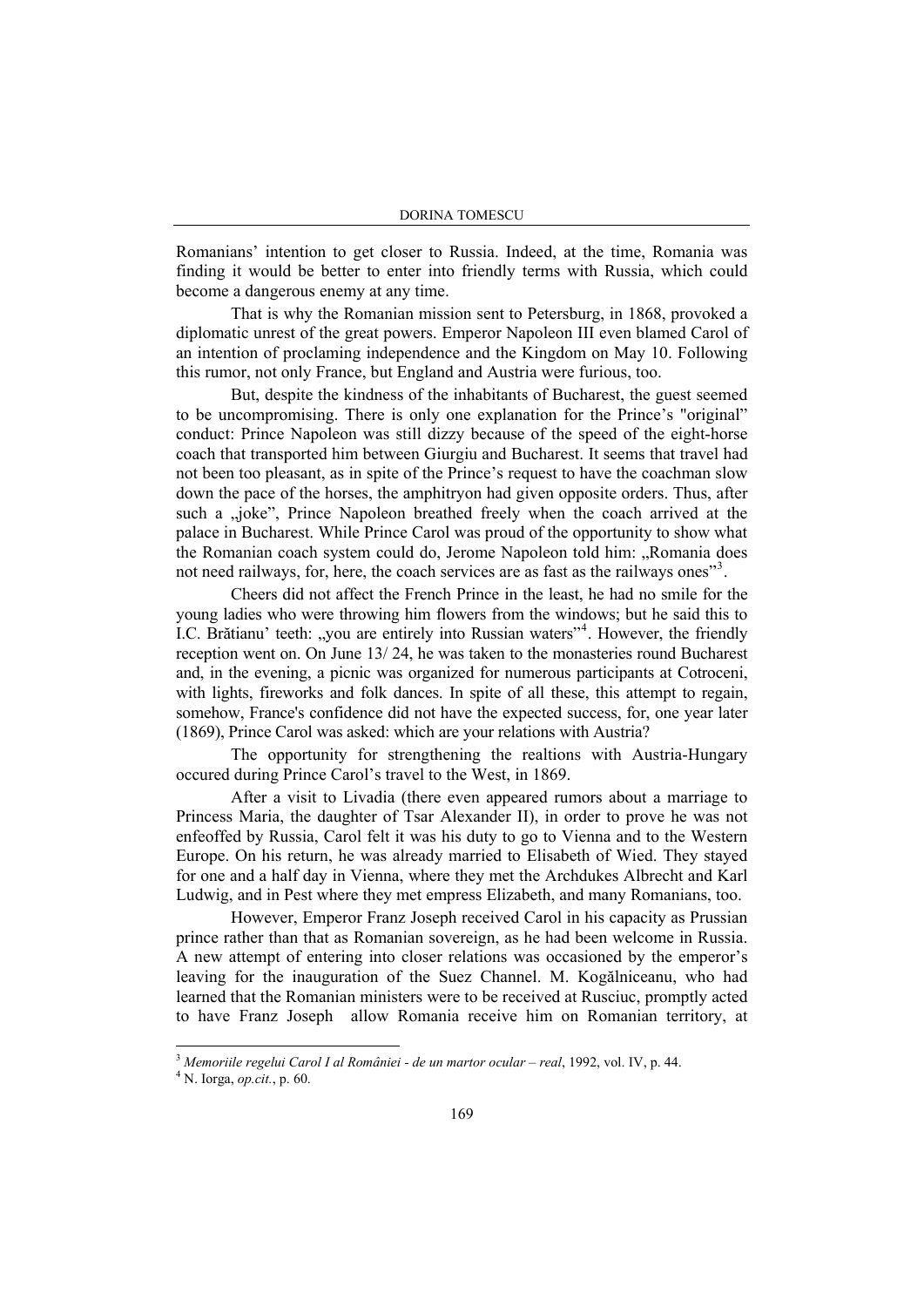Vârciorova. The aim was the recognition as an autonomous state, a fact Austria tried to avoid.

Between 1871-1877, Romania's international acts were meant to clearly define it as an entity. Starting with the conclusion of the Romanian - Austro-Hungarian Convention on telegraph services and of the Romanian – Serbian Convention on postal services (1871) and of the Romanian – Russian Convention on postal services (1873), till the establishment of Romanian diplomatic agencies in Berlin (1872), Rome (1873), Petersburg (1876), or the conclusion of trade conventions with Austro-Hungary (1875) and Russia (1876), everything shows that our country acted as a free and independent state. Romania's independence, declared on May 9, 1877, was to be confirmed by the Romanian soldiers' exploits at Plevna, Rahova, Smârdan or Vidin.

Under the circumstances of the war of 1877, Prince Carol organized a special welcome to Tsar Alexander II of Russia, at Ploiesti, on May 25 mai/ June 6. Carol had intended to welcome him at Iaşi, but the Tsar wanted a meeting at the Russian General Headquarters, camped at Ploieşti. The Tsar was accompanied by a 700 persons' retinue, and 1000 horses. On June 15/27, the tsar, accompanied by his four sons, was invited for lunch at Cotroceni. In the evening, there was a short theatre performance while during the lunch, Russian and Romanian regiments' musical parts were played. Details on the echo of the imperial visit are to be found in the letters the Great Duke Vladimir sent to his wife. In one of the letters, he mentioned he had liked the horses, coaches, men servants ... and that the welcome had been "excessively bright"<sup>[5](#page-3-0)</sup>.

After having proclaimed state independence, the foreign policy changed significantly. On September 9/ 12, 1878, the Cabinet Council decided Prince Carol I should be addressed by "His Royal Highness", this aiming both at Romania's acknowledgment as an independent and sovereign state and at the increase of the Hohenzollern dynasty reputation in the relationship with the other European monarchies<sup>[6](#page-3-1)</sup>. The next step was the proclamation of the Kingdom (March  $14/26$ ) and the coronation of King Carol and of Queen Elisabeta on May 10, 1881.

After 1881, Romania guided its foreign policy toward Bismark's Germany, which had become the greatest power in Europe, Romania's choice being also motivated by Russia's evident hostility. Since chancellor Otto von Bismark had several times pointed out to King Carol I that the way to Berlin was necessarily passing through Vienna, on October 18/30, 1883, Romania signed a treaty with Austro-Hungary, through which the two states committed themselves to support each other in case of an unprovoked attack. On the same day, Germany adhered to the same treaty – concluded for a 5-year period.

Concluded for state reasons, but not popular in Romania, due to the policy of oppression the Habsburg monarchy exercised against the Romanians in

 5 Regele Carol al României. *Cuvântări şi scrisori*, vol. I, 1877-1886, p. 20-37. 6

<span id="page-3-1"></span><span id="page-3-0"></span>I. Scurtu, *Istoria românilor în timpul celor patru regi 1866-1947*, *Carol I*, vol. I, 2001, p. 118.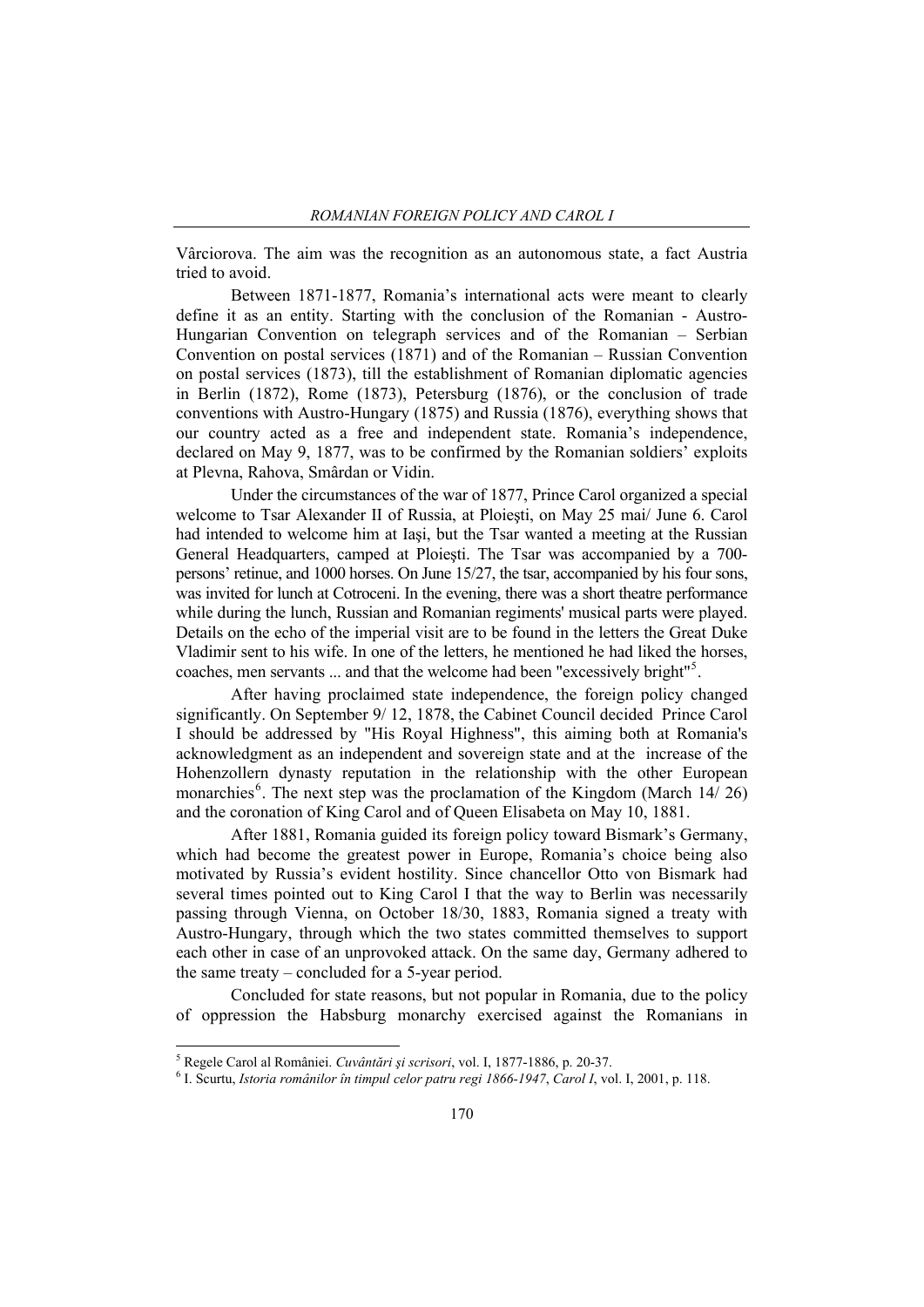Transylvania and Bucovina, the alliance was kept secret. However, during that period, the alliance took the country out of its isolation, certain security warranties were obtained and the position of the Hohenzollern dynasty grew firm. Although the matter concerning the Romanians in Transylvania had not been approached, Carol I was hoping the cordial relations with Austro-Hungary could change their fate, even in the perspective of their unification with their mother-country.

Under such circumstances, a good opportunity to exhibit the good relations between Romania and Austro-Hungary was the visit to Bucharest of Archduke Rudolf, the throne heir, and of his wife, Archducess Stephanie, on April 13-14, 1884. The guests were welcome at Smârdan by the Minister for Public Works and by the general in command of the army Corps II, after which they travelled by the royal train to Filaret Railway Station. There, they were welcome by the king and by the queen, accompanied by a numerous suite, and they were seen to the Palace. There were honor guards and music at Smârdan, Filaret and in the palace yard. In the evening, a processison with torches was organized. The next day, they attended a military parade in the field at Băneasa, and a ball was organized in the guests' honor in the evening. The princely couple left in the evening, after the ball, making for Turnu-Severin<sup>[7](#page-4-0)</sup>.

In 1883, the inauguration of Peleş castle was a special opportunity for the guests of King Carol I. The first to pay a visit to Peleş was Prince Alexander of Bulgaria, accompanied by his sister, Princess Maria and her husband, count Gustav d`Erbach Schönberg (September 5-8, 1884). The guests visited Predeal, Buşteni and Azuga $\text{A}$ . The next to come, during the same year 1[8](#page-4-1)84, were Archduke Rudolf and Archduchess Stephanie, for the second time in Romania.

The archducal couple arrived at Predeal train station on September 13, accompanied by a numerous suite, and were welcome by the Romanian sovereigns. Carol I was wearing the uniform of the Austro-Hungarian Regiment 6 infantry, which he owned. By a special ceremonial, the guests were seen to Peles. This time again, the king did his best to show magnificent hospitality. Visits were organized to Sinaia monastery, the church, the Girls School and the town of Sinaia; a bear baiting and a visit to Urlătoarea waterfall followed, the evening ending with a Chinese lanters procession and fireworks<sup>[9](#page-4-2)</sup>.

Among the important guests of the Romanian sovereigns was also Empress Elizabeth (the beautiful Sissy), who arrived at Peleş on May 2, 1887, in strict  $i$ incognito<sup>[10](#page-4-3)</sup>. Austria's Empress came from Mehadia, where she had enjoyed the baths, and she was accompanied by the Great Master ceremonies of her Court and by a lady in waiting. On that occasion, a copper bathtub was ordered for the toilet

<span id="page-4-0"></span><sup>7</sup> "Monitorul Oficial" *[Official Gazette]*, no. 9, 13/ 25 April 1884, p. 133; also see *30 de ani de domnie ai Regelui Carol I. Cuvântări și acte.* 1881-1896, vol. II, Bucharest, 1897, p. 88.<br><sup>8</sup> 30 de ani de domnie ai Regelui Carol I. …, p. 100.<br><sup>9</sup> "Monitorul Oficial", no. 130, September 16/ 28, 1884, p. 2939.

<span id="page-4-1"></span>

<span id="page-4-3"></span><span id="page-4-2"></span> $10$  "Monitorul Oficial", no. 27, May 6/ 18, 1887, p. 514.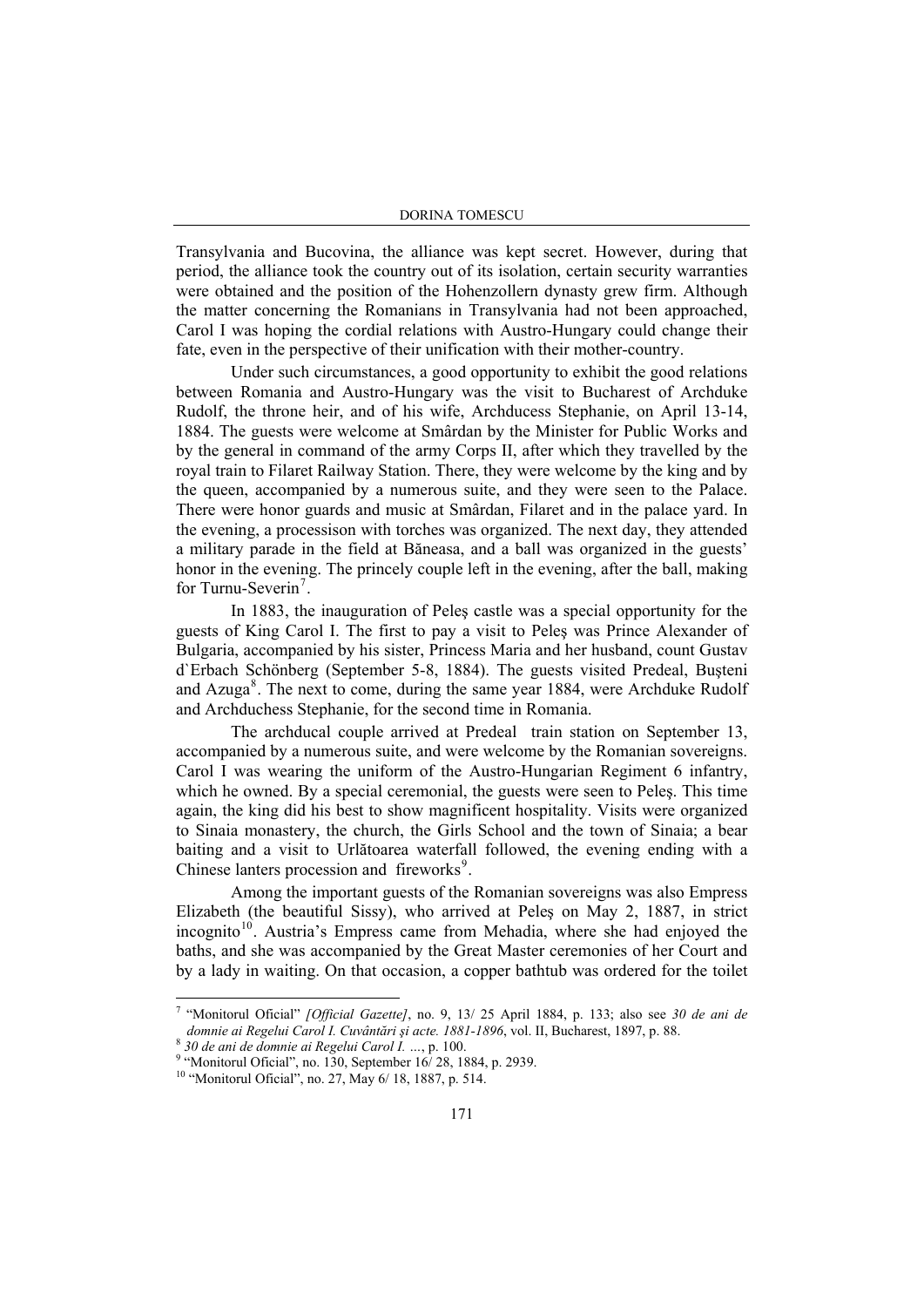cabinet made available to the Empress<sup>[11](#page-5-0)</sup>. They used to say about Sissy that, after her marriage to Franz Joseph, she had claimed a bathroom at their conjugal residence, a fact that had horrified the Court of Vienna who took that for ... a stupid English fashion.

The empress was a good friend of Queen Elisabeta, both of them being passionately fond of the German romantic poetry. The two ladies walked in the outskirts of Peleş Castle, while Carmen Sylva showed the Empress her latest literary creations. The Empress left the next day, Carol I and Elisabeta accompanying her to Predeal<sup>[12](#page-5-1)</sup>. Until 1898, during each travel abroad, the Romanian sovereigns used to pay visits to the Empress, with whom they were close friends.

Queen Natalia of Serbia, who only stayed a day, also enjoyed the ceremonial King Carol I employed in recognition of royal rank. The Queen of Serbia arrived at Sinaia on August 31, 1888, was welcome at the train station by King Carol I, together with the ladies in waiting, while at and by Peleş she was received by Queen Elisabeta. After the lunch taken at 17 h, Carol I saw the Queen to the railway station<sup>[13](#page-5-2)</sup>.

A rigurous ceremonial was to be employed for Archduke Karl Ludwig and his wife, Archduchess Maria Theresia, who stayed at Peleş during the period September 5-8, 1888. The visit took place under circumstances of political unrest: the liberal government, led by I.C. Brătianu was turned over and the conservatory "Junimist" government took over. The treaty between Austro-Hungary and Romania kept being valid for other three years, but Vienna and Berlin found the alliance was in danger as a result of the political unrest in our country. Besides these, the relationships of these states with Russia were worsening.

The guests were welcome at Predeal by the Romanian sovereigns with their suites, in the presence of the minister Goluchowski and of the Austro-Hungarian diplomatic mission members. At Sinaia railway station, they were welcome by the authorities, the garrison officers, the President of the Senate and by a numerous audience. Maria Theresia was particularly delighted by the visit for she was fond of hunting and the hosts organized a bear baiting, upstream Urlătoarea waterfall<sup>[14](#page-5-3)</sup>. Those who met the archduchess at Peles thought she was a modern woman, who was doing engraving, photographing and was smoking cigars.

Little after the archducal couple had left, another important guest of King Carol I was coming to Peleş: the Duke of Wales, the future king Eduard VII of Great Britain. The Prince arrived at Bucharest on September 21. The reception was impressive. King Carol I came to Gara de Nord (a railway station of Bucharest, t.n.) accompanied by the prime-minister and the members of Romania's

<sup>&</sup>lt;sup>11</sup> R. Scheffer, *Orient Regal, Cinci ani la Curtea României*, Bucharest, 1997, p. 63.

<span id="page-5-2"></span><span id="page-5-1"></span><span id="page-5-0"></span><sup>&</sup>lt;sup>12</sup> *Ibidem.*<br><sup>13</sup> "Monitorul Oficial", no. 120, September 2/ 14, 1888, p. 2915.<br><sup>14</sup> "Monitorul Oficial", no. 126, September 10/ 22, 1888, p. 3043.

<span id="page-5-3"></span>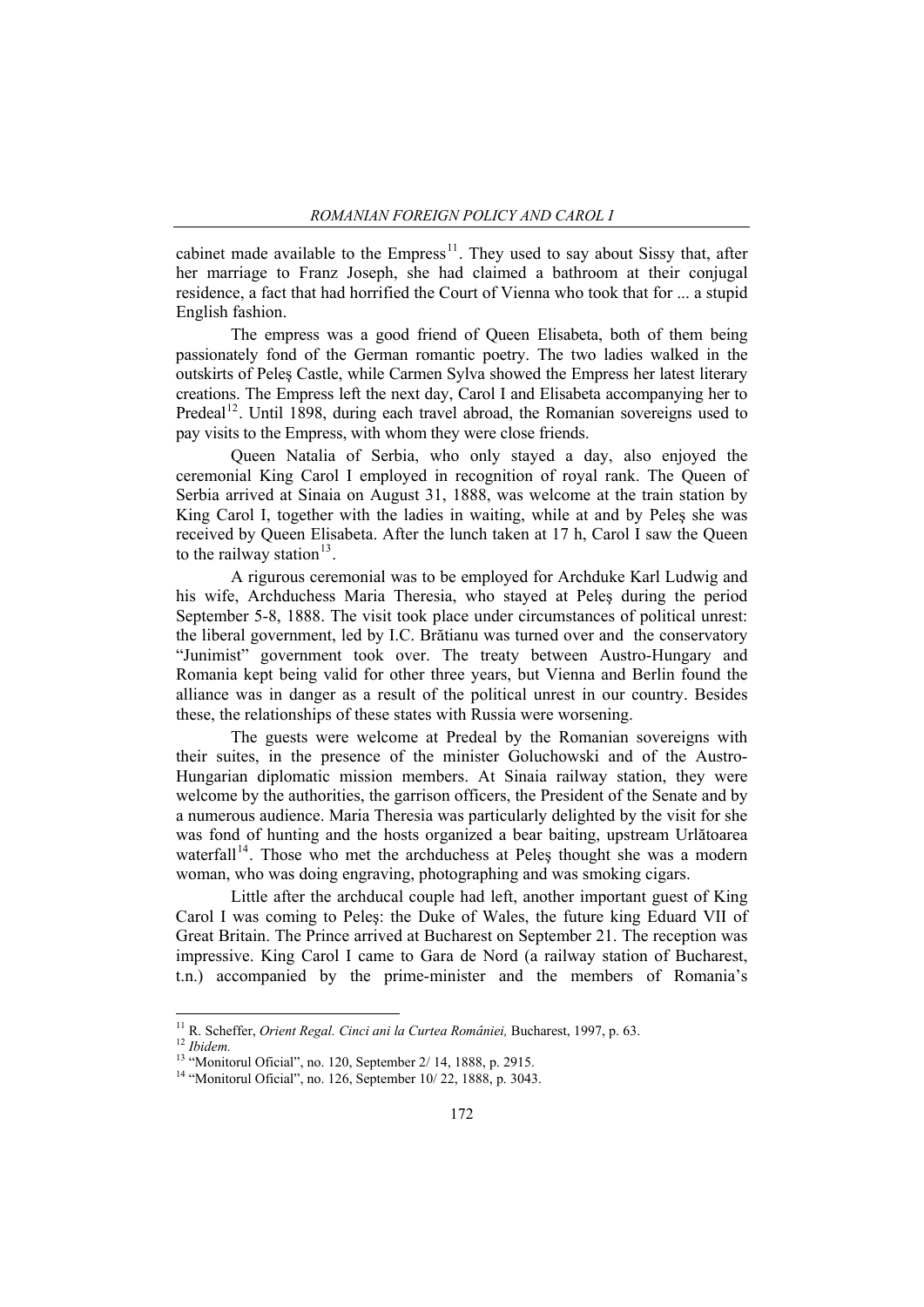DORINA TOMESCU

Government, by the members of the Court of Cassation and of the Court of Accounts, by the Mayor of Bucharest, the Local Council, the Chief Commissioner of the Police, by directors in the ministries, generals, officers and by the guard of honor. Later on, after having attended the blessing of the waters to be supplied to the Chief Town, at the Summer house in Cişmigiu Garden, he was seen to Sinaia. Here, the guest was welcome at the station by Queen Elisabeta and the Prince of Wied, in a special ceremony<sup>[15](#page-6-0)</sup>. The Duke of Wales had formerly met Carmen Sylva, when Queen Victoria had considered her an an eligible for marriage<sup>[16](#page-6-1)</sup>. It seems Prince Edward had been a little bit affraid of the young lady's gravity and had not agreed to the proposal.

At Peleş, in honor of this visit of the British, theater performances in English and Romanian languages were organized, parts of Shakespeare's work being obviously included. King Carol I had scrupulousnessly prepared everything, by collecting, through diplomatic channels, information on the Prince's preferences. He was served best quality wines, which His Royal Highness of Great Britain highly honored. On September 25, the heir of the British crown left Sinaia, carrying with him pleasant memories, a fact also confirmed by the telegram of thanks Queen Victoria sent to King Carol.

Emperor Franz Joseph, who visited Romania during the period September 16-18, 1896, was welcome in special solemn ceremony. King Carol I took this event for a great political success. "They had done all their best and had appealed to the town's and country's benevolence for welcoming the old emperor in the due manner. King Carol I insisted on showing this venerable sovereign every honor and respect; this visit was satisfying both his policy and likes, and, for King Carol, policy and likes were always hand in hand"<sup>[17](#page-6-2)</sup>

On September 15, 1896, the emperor had attended the inauguration of the works for the channel at Porțile de Fier, intended to facilitate the navigation on the Danube. On Franz Joseph's invitation, King Alexander I of Serbia also attended this festivity. The next day, on September 16, King Carol I left for Craiova, where he would welcome the august guest. When they arrived by Chitila, the army of the fort there and all the batteries north of Bucharest greeted the suite by rounds of cannon. At the railway station, he was welcome by the royal family and by the Duke of Saxa Gotha Coburg, Pricess Maria's father, who had come to Romania on September 6. The mayor of the Chief Town offered him bread and salt on a gilded silver tray, as well as two cups, all of them copies of Pietroasa treasure pieces.

Arches of triumph made of verdure and flowers were placed in the streets, and ribbons in the Empire's colours were tied to white pigeons flying in the sky. In the evening, the Palace, the theater and the buildings on Calea Victoriei were

<sup>&</sup>lt;sup>15</sup> "Monitorul Oficial", no. 138, September 25/ October 7, 1888, p. 3294.

<span id="page-6-2"></span><span id="page-6-1"></span><span id="page-6-0"></span><sup>&</sup>lt;sup>16</sup> I. Bulei, G. Badea Păun, *Monarhi europeni. Marile modele 1848-1914*, vol. I, Bucharest, 1997, p. 133.<br><sup>17</sup> Maria, Regina României. *Povestea vieții mele*, 1991, Bucharest, p. 273.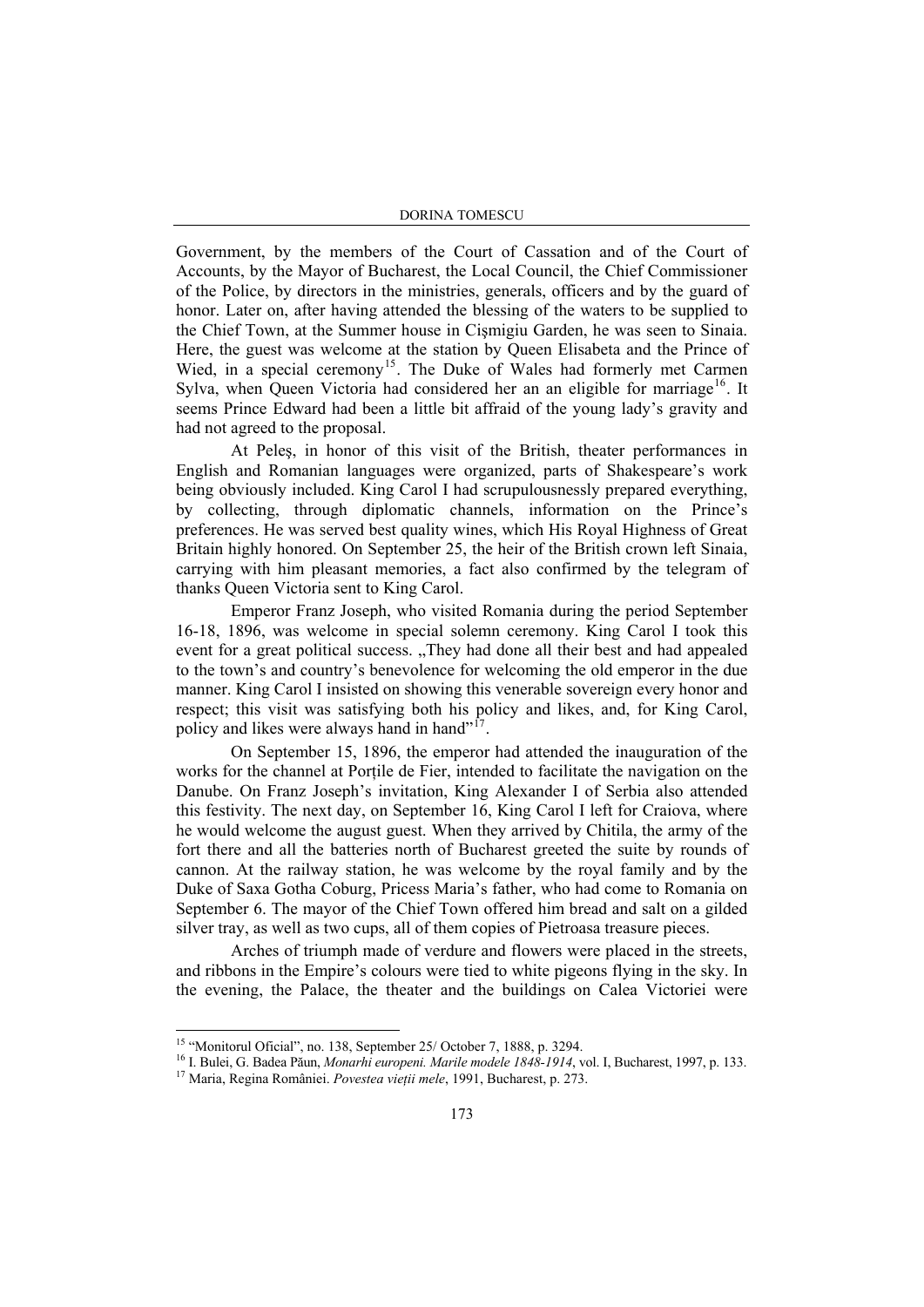lighted by huge imperial garlands of multi-colored bulbs<sup>[18](#page-7-0)</sup>. Other surprises were waiting for him at Peles, where he arrived the next day. Here, a special room was fitted up for the Emperor ("Kaizerzimmer"); they organized a trip to the outskirts of the palace, a picnic at Poiana Stânii, where the Emperor, on a rock (later on called Franz Joseph), admired the scenery of the Carpathians. During the outdoor lunch, Regiment 1 Engineers Corps and two musicians groups played specific music. The way back to Peleş castle was original as the guests were accompanied by the musicians all the way through the woods $19$ .

The august guest left Sinaia on September 18, in the evening, leaving King Carol I pleased with this visit. Although nothing was officially said about the destiny of the Romanians in Transylvania, subject to an aggressive hungarization process, and about the events concerning the Memorandum movement members (1892-1895), the subject was not avoided during private discussions.

At the beginning of the  $20<sup>th</sup>$  century, Romania's policy was balanced between the great powers and it maintained friendly relations with all the states. The main objective consisted in keeping the country as long as possible apart from any European conflict (a neutrality under the Triple Alliance).

An evidence of the close relations between the Central Powers and Romania were the events of the  $70<sup>th</sup>$  anniversary of King Carol I, on April 8/21, 1909. In fact, it was an expression of the esteem of Vienna and Berlin enjoyed by the King . Thus, on April 6/ 19, Prince Friedrich Wilhelm, the Heir to the German Crown, came to Bucharest. **(photo 1)** Emperor Wilhelm II insisted on the special magnificence for this visit, for Carol to thus forget the German Sovereign's indiference so far. The Crown Prince, accompanied by a numerous suite, was welcome at the North Station by Queen Elisabeta and Princess Maria, while the king was waiting for the guests at the Palace.

During this visit, Wilhelm II commissioned Romania's King general field marshal of the German army. The Crown Prince handed over to him the truncheon and insignia of the highest military rank which, outside Germany, only Emperor Franz Joseph had been promoted to. They said this visit was less formal and, although the royal palace had paid it plenty of attention, it did not have the same impact upon the population<sup>[20](#page-7-2)</sup>.

During the same year, on June 27, another Prince Heir came to Romania, Archduke Franz Ferdinand and his morganatic wife, Sofia of Hohenberg. The heir to Austro-Hungary's Crown, (after the death of the archdukes Rudolf and Karl Ludwig), came to Peleş with a masterly pretense, i.e. he pretended to be a great great friend of the Romanians and a similarly great enemy of the Hungarians. "Not loving the

<span id="page-7-0"></span><sup>&</sup>lt;sup>18</sup> "Monitorul Oficial", no. 138, September 22/ October 4, 1888, p. 4683, 4687, 4688.

<span id="page-7-2"></span><span id="page-7-1"></span>

<sup>&</sup>lt;sup>19</sup> Ibidem, p. 4689.<br><sup>20</sup> Ion Bulei, *Viața cotidiană în timpul lui Carol I. Lumea românească 1900-1908*, București, missing year, p. 169.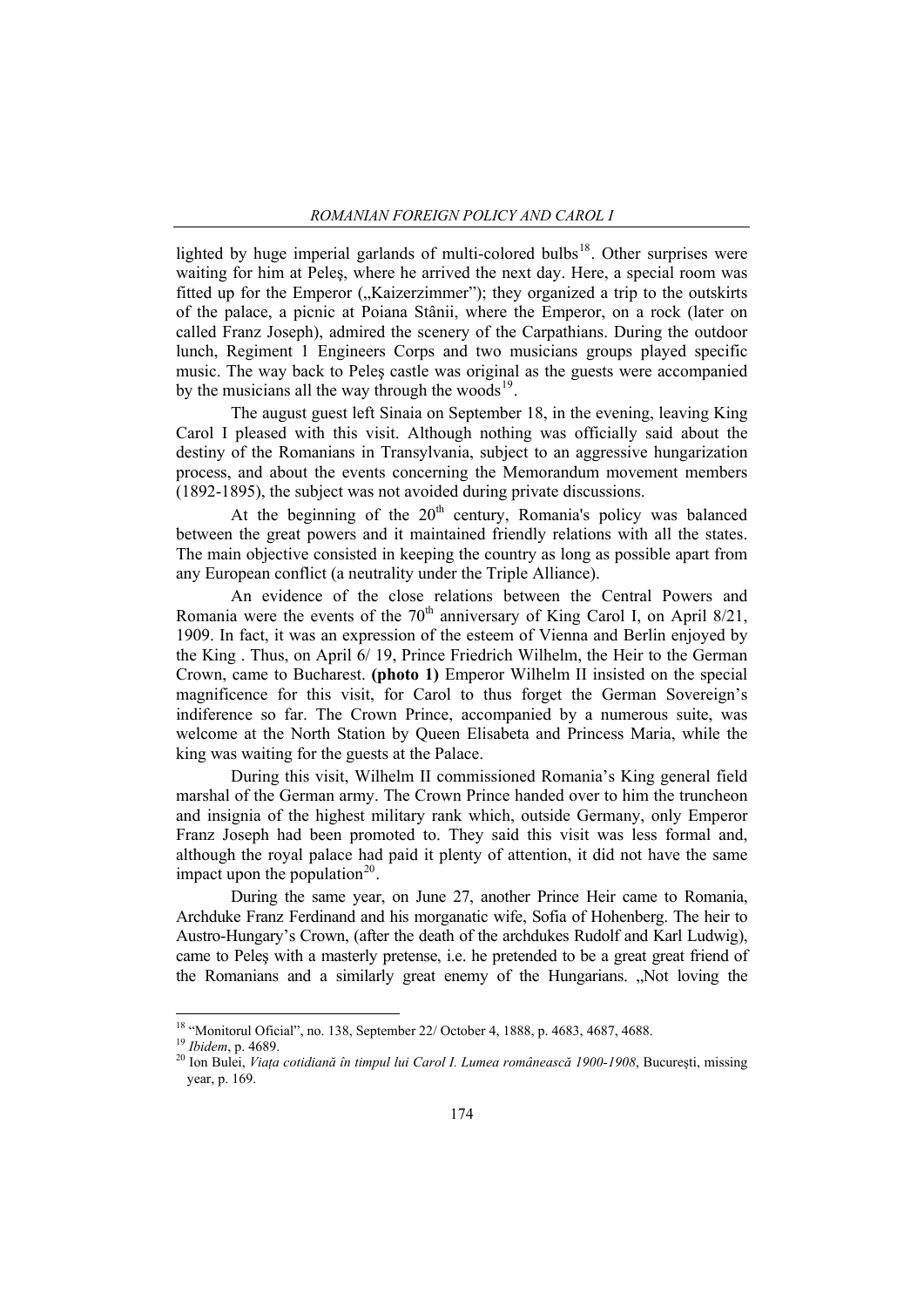Hungarians, he tried to protect the Romanians oppressed by the Hungarian domination. For that reason he liked King Carol, so his visit was very welcome ...<sup>7[21](#page-8-0)</sup>.

At Sinaia railway station, the guests were welcome by King Carol I and Queen Elisabeta, by Ferdinand and Princess Maria, accompanied by their suites and by high officials. Several hundreds of Romanians , who had come from Ardeal, wearing national costumes were also present during the reception. The King invited Franz Ferdinand in his coach, to his right, and, similarly, the Queen invited Duchess Sofia. It was Sofia's first visit abroad and the first time she was welcome according to her rank, a fact somehow embarrassing to the Court in Vienna.

The day's program was various: car drives to Poiana Ţapului, Buşteni and Azuga, gala performance in the palace theater hall, folk feasts, a visit to Cuibul Printesei (Princess' Nest), beautifully decorated by carpets and flowers<sup>[22](#page-8-1)</sup>. (photo 2) But for the Romanians, the most important moment was the audience the Archduke granted to the Transylvanian delegation and the receipt of the written complaint comprising the Transylvanians grievances. It seems Franz Ferdinand was impressed by the Romanian dances and songs, by the beauty of the costumes and people's faces (especially the face of the beautiful Melania Ionescu, a young lady from Transylvania, who had come to Sinaia especially for this visit).

Although most of the newspapers took the visit paid by Franz Ferdinand for a an acknowledgement of the good relations and especially of the long time friendship between the King of Romania and the Emperor Franz Joseph, the situation was, actually, different. A supporter of the federalization of the Empire, the Archduke had declared himself the Romanians' friend, but very many people doubted his philo-Romanian feelings, especially considering how violent the incidents and disputes between Hungarians and Romanians were. The climax was reached when Ferdinand, Crown Prince of Romania, on his way to Coburg, did not get the visa from the Hungarian railways clerks, his carriage was attached to a train directly going to Germany, the pretext being the very poor state of the way.

Among the guests that came to Sinaia, which had become a beloved place to the relatives of King Carol I and of Queen Maria, was King Gustav II of Sweden, a first cousin of Carmen Sylva, who came in April, 1910, and Netherland's motherqueen, Emma, herself a cousin of Romania's Queen. Bulgaria's king Ferdinand I of Saxa-Coburg had come several times.

Carol I did not especially like the king of Bulgaria, but "...their mutual courtesy was faultless and worthy of esteem, like a long development of the perfect conduct", Queen Maria said in her memoirs $^{23}$  $^{23}$  $^{23}$ .

The aggressiveness of Bulgaria, the territorial claims of which threatened the balance of forces among the states in South-East Europe, was an actual source

<span id="page-8-0"></span><sup>&</sup>lt;sup>21</sup> Maria, Regina României, *op.cit.*, p. 307.

<sup>&</sup>lt;sup>22</sup> "Monitorul Oficial", no. 76, July 4/ 17, 1909, p. 3213.

<span id="page-8-2"></span><span id="page-8-1"></span><sup>23</sup> Ion Bulei, *Viaţa cotidiană…*, p. 167.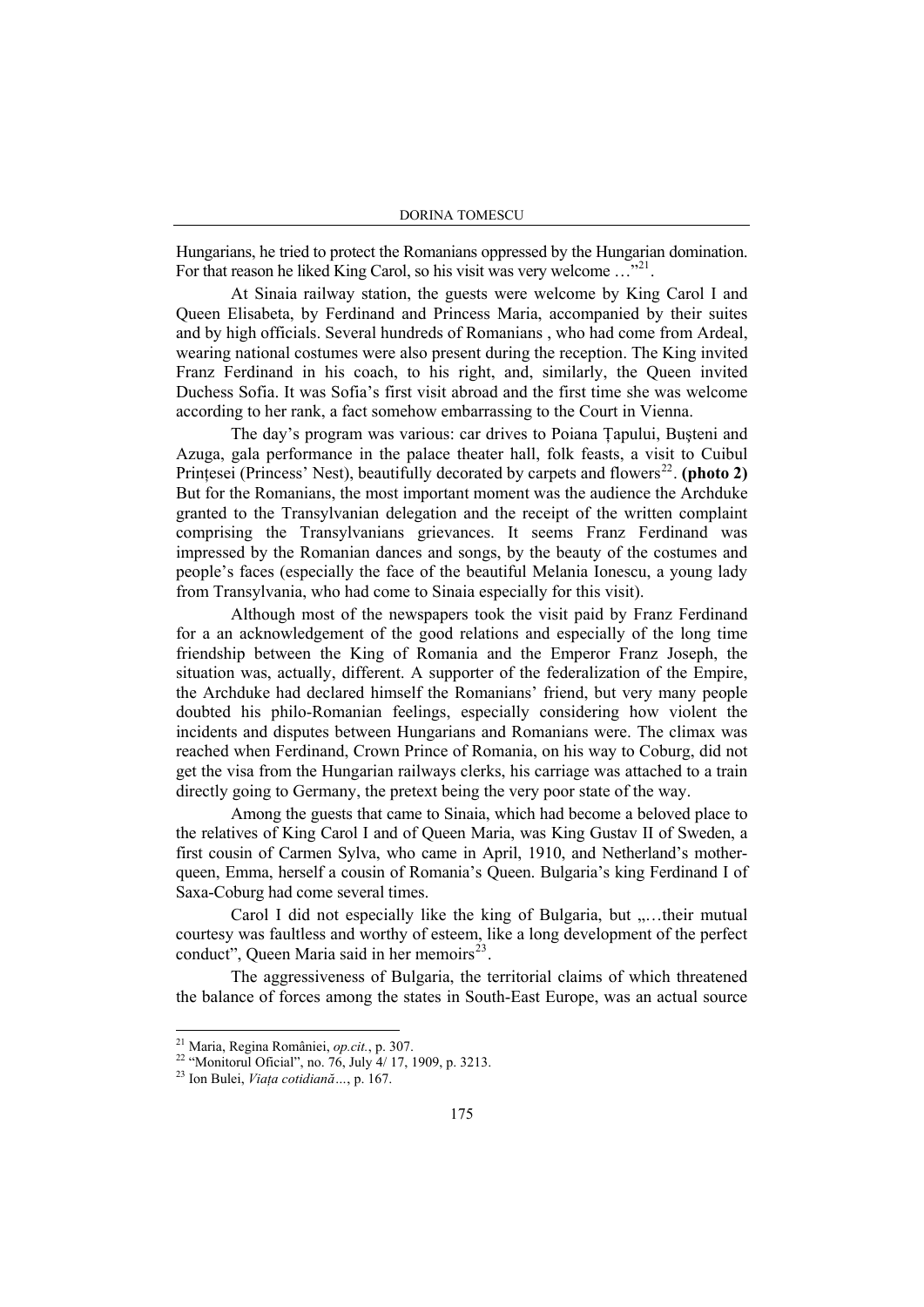of concern for Bucharest. The two Balcanic wars (1912-1913) tried Romania's alliance with Austro-Hungary (which was supporting Bulgaria, too), and offered France the possibility of winning Romania closer to Entente. Russia, on the other hand also initiated an approach to Romania care of the Minister Serghei Sazonov. A way to express this policy was the sending over to King Carol I, on November  $26$ / December 9, 1912, the  $25<sup>th</sup>$  anniversary of the surrender of the Pleven fortress, of the Russian army marshal's truncheon and insignia. The Great Duke Nicolae Mihailovici handed the high decoration over to the Romanian Sovereign, in a festive circumstances, and, in his toast, King Carol I thanked the Tsar for having chosen that anniversary, as a remembrance of the battles the Romanians and the Russians had fought in Bulgaria<sup>[24](#page-9-0)</sup>. Moreover, as soon as 1890, Tsar Alexander III also considered that it was high time for the two countries' relationships to be improved, and therefore he presented to the Metropolitan Bishop of Moldova a very expensive icon, in memory of the war. Later on, Russia adopted a favorable position in relation to the memorandist movement.

After the tension during the years 1878-1879, an important step toward the normalization of the relations between the two countries was the meeting of King Carol I and Tsar Nicolae II in Sankt Petersburg, in July 1898, when Romania's Sovereign and his suite enjoyed special attention. Under such circumstances, on June 1/ 14, 1914, Carol I was looking forward to the Tsar's visit.

Nicolae II arrived in Constanța by the imperial yacht "Standard", and he was accompanied by the tsarina and their children, by the Ministry for Foreign Affairs, Serghei Sazonov, and, of course, by a numerous suite. They were welcome in the port, present being the Regiment of cavalry which first entered Bulgaria in 1913, and the Tsar was asked to agree to Regiment's bearing his name[25](#page-9-1). **(photo 3)** Of the ceremonies, worth mentioning is the Tedeum at the cathedral of Constanţa, held in Russian and Romanian, followed by a sightseeing in the town decorated by flags and flowers, a parade, during which King Carol I himself led the parade, then the day ended by a magnificent banquet. In his toast, King Carol I defined the country's foreign policy as follows: "Romania's steady and unchanged target is to contribute, by constancy and cordial relations among all the states in this part of Europe, to the maintaining of the remunerative peace, which solely allows these countries to reach the prosperity they wish"<sup>[26](#page-9-2)</sup>.

Carol I considered the Tsar's visit to Constanta as an important day, but, unfortunately, it was a last reception of an emperor. The old King was ill, and the decision taken by the Crown Council on July 21/ August 3, 1914 concerning the declaration of Romania's neutrality when the First World War began deeply affected him for he could no longer control the foreign policy of Romania.

 $^{24}$  Regina Maria, *op.cit.*, vol. II, p. 289.

<span id="page-9-2"></span><span id="page-9-1"></span>

<span id="page-9-0"></span><sup>&</sup>lt;sup>25</sup> Cuvântările Regelui Carol I. 1887-1914, vol. II, Bucharest, 1939, p. 459.<br><sup>26</sup> Dr. C. D. Severeanu, *Din amintirile mele. (18531929)*, vol. II, 1929, Bucharest, p. 69.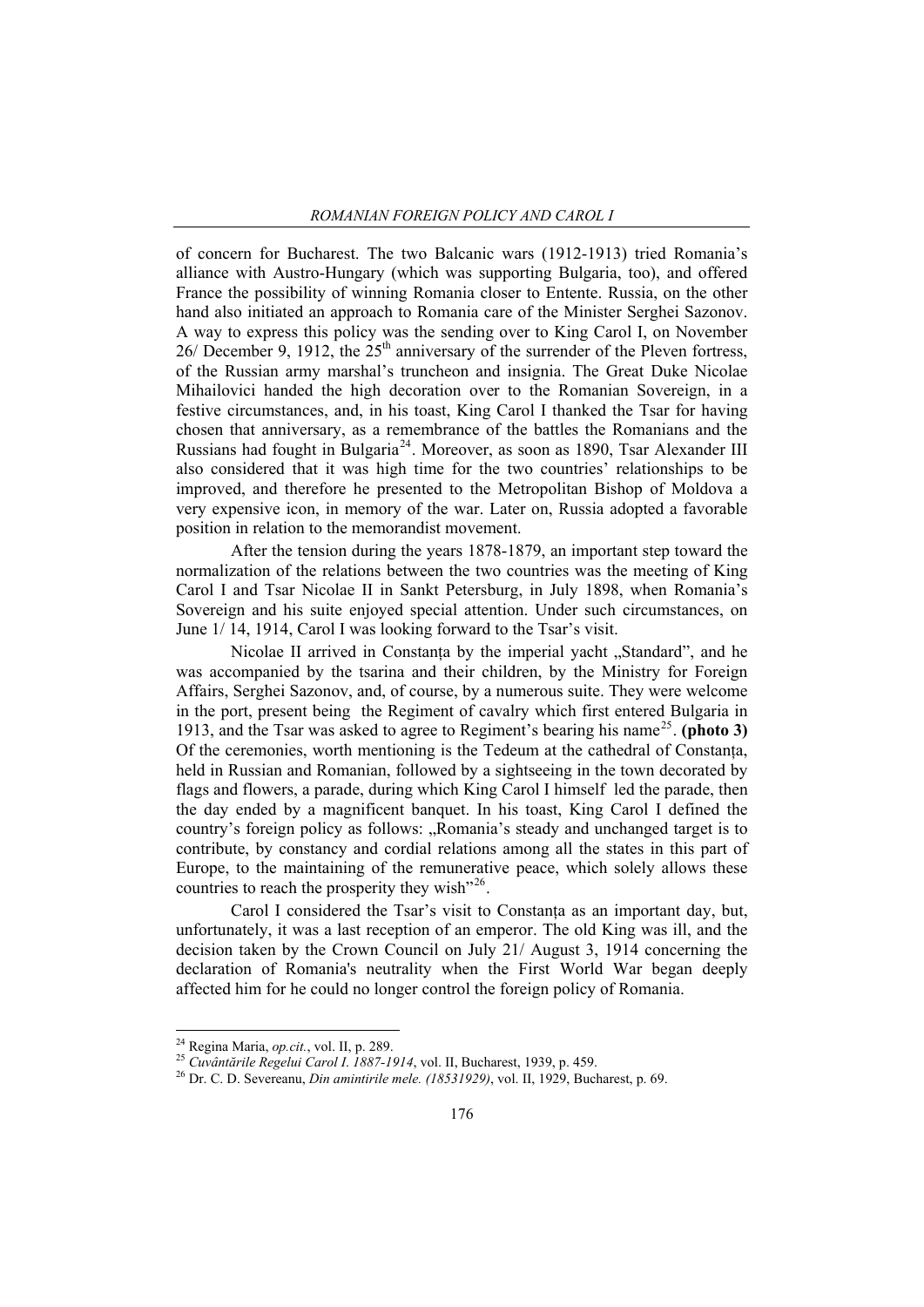Many years had passed since the King gave an interview to the newspaper "Neue Freie Presse". The journalist of Muntz has asked him if the country's external policy was leaded and influenced directly by him. The King had answered "I don't deny that the international policy we are developing is not answering to my taste. But is the only reasonable one"<sup>[27](#page-10-0)</sup>.

During his long reign (1866-1914), King Carol I strongly marked Romania's evolution. The constitutional monarchy became a reality, and the Kingdom of Romania was enjoying a high international reputation.

## **CAROL I ŞI POLITICA EXTERNĂ A ROMÂNIEI**

## - Rezumat -

Încă din 1866, Principele Carol I de Hohenzollern s-a implicat direct în politica externă a României, tară care se afla în acea prerioadă la confluenta intereselor marilor puteri vecine. Principalele obiective care au stat mereu în atentia lui Carol au fost: salvarea existenței Statului, afirmarea lui în sud-estul Europei și, în perspectivă, obţinerea independenţei. Acestea erau în acelaşi timp interesele naţiunii române şi impuneau o politică diplomatică echilibrată, în condiţiile în care Turcia, Rusia şi Austro-Ungaria se împotriviseră alegerii unui principe străin pe tronul României.

Principala piedică în calea realizării năzuinţelor româneşti era Turcia, care încă stăpânea bună parte din Peninsula Balcanică. Ea punea condiții dure pentru recunoaşterea noului domn: respectarea relaţiilor de vasalitate existente, neacceptarea denumirii de România, nerecunoasterea demnității princiare ereditare s.a.

În contextul conflictelor cu Serbia şi Creta, Imperiul Otoman îşi mai scade din intransigenţă şi, în 12/24 octombrie 1866, în timpul vizitei la Istambul, Principele Carol de Hohenzollern primea firmanul de numire din partea Sultanului Abdul-Aziz. Prin această numire, Poarta Otomană recunoştea practic unirea perpetuă a celor două ţări române.

În primii ani ai domniei lui Carol, diplomația românească s-a orientat spre creştinii de peste Dunăre, sprijinindu-i în lupta pentru înlăturarea suzeranităţii otomane. De aceea, s-a dorit conturarea unor aliante regionale, în acest scop înscriindu-se şi tratatul încheiat între Domnitorul Carol I şi Prinţul Mïlan Obrenovič, la 20 ianuarie 1868.

Atitudinea Românie a fost însă dezaprobată de marile Puteri, de aceea, după 1868, se constată o reorientare a politicii externe. Ţintă principală devine cultivarea bunelor relatii cu Austro-Ungaria, Germania și Rusia. O conventie

<span id="page-10-0"></span><sup>27</sup> Ion Bulei, *Viaţa cotidiană în timpul lui Carol I*, Bucureşti, 2004, p. 180.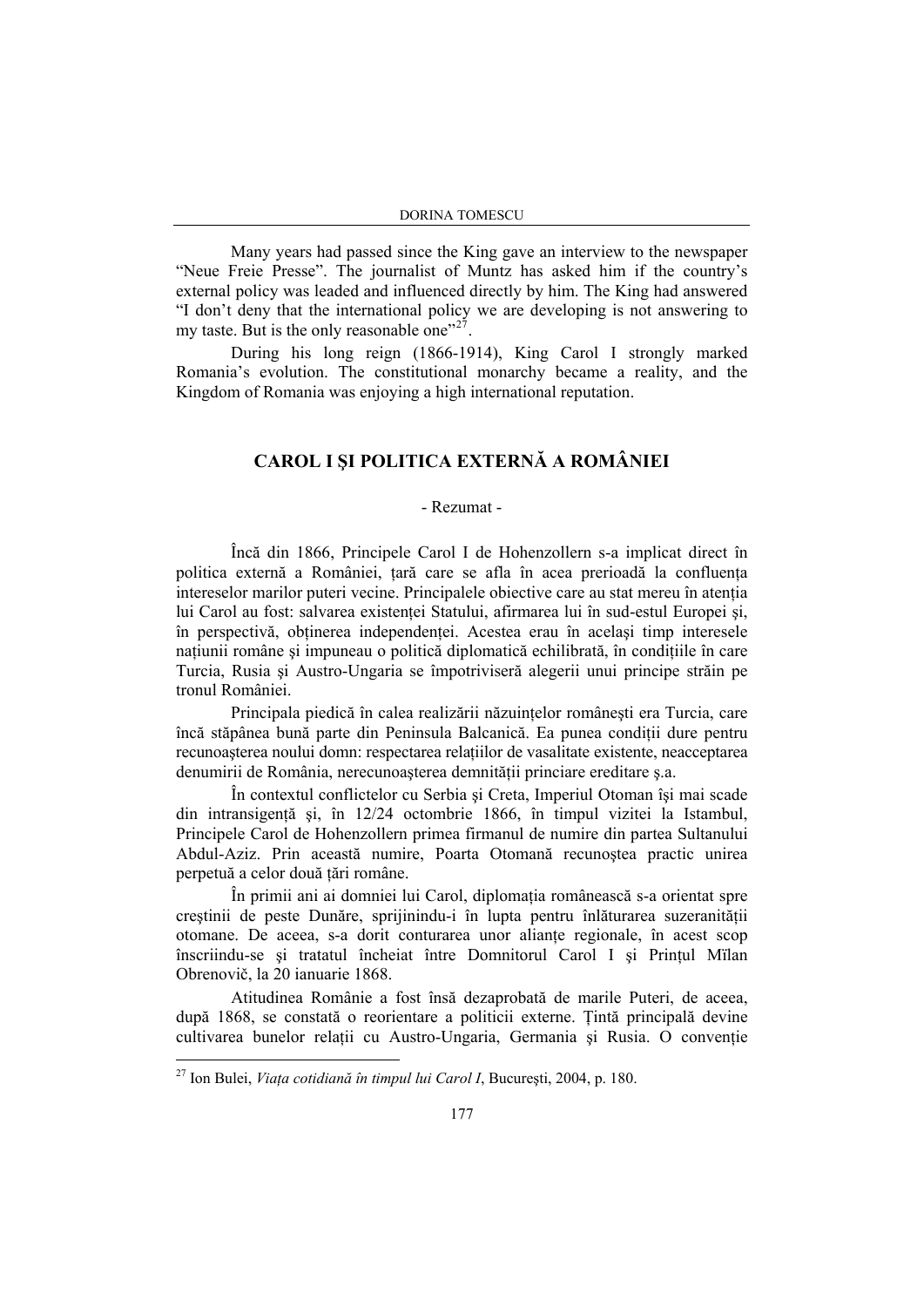comercială, în 1875, cu Austro-Ungaria și una cu Rusia în 1876 sau înființarea agentiilor diplomatice la Berlin (1872), Roma (1873), Petersburg (1874), demonstrau faptul că România se manifesta ca un stat independent. Proclamată pe 9 mai 1877, independenţa României, pecetluită prin luptă de armata română la Plevna, Rahova, Smârdan sau Vidin, avea să determine mutații semnificative în politica externă a României. Prestigiul lui Carol I a crescut considerabil, iar modificarea statutului international al României impunea o schimbare a rangului domnitorului. Astfel, după proclamarea Regatului (14/26 martie 1881), Carol şi Elisabeta se încoronează, la 10 mai 1881. După aceste evenimente, un merit esențial i-a revenit lu Carol I în orientarea României spre Germania, care devenise prima putere a Europei.

În contextul în care Bismark îl atentionase pe Carol că drumul spre Berlin trece neapărat prin Viena, România semnează la 18/30 octombrie 1883 un tratat cu Austro-Ungaria, prin care acele două state se angajau să-şi vină în ajutor în cazul unui atac neprovocat (practic era vizată Rusia). În aceeaşi zi, a aderat la tratat şi Germania.

Alianta cu Austro-Ungaria, încheiată din interese de stat (s-a avut în vedere situația românilor din Transilvania), a fost ținută secretă și a însemnat, pentru acea perioadă, o garanție de securitate pentru România.

La începutul secolului al XX-lea, România ducea o politică de echilibru între Marile Puteri și de amicitie cu toate statele. De aceea, ambițiile teritoriale ale Bulgariei din 1912-1913 au constituit o reală sursă de nelinişte la Bucureşti, ele amenintând răsturnarea echilibrului de forte. Cele două războaie balcanice au pus altfel la încercare alianţa României cu Austro-Ungaria (care sprijinea Bulgaria) şi a oferit Franţei posibilitatea de a atrage România mai aproape de Antantă. Rusia, de asemenea, a iniţiat o apropiere de România.

Orientările în politica externă a României s-au evidențiat printre altele, și prin vizitele la nivel înalt făcute de oaspeți princiari sau regali la Curtea României, prolej cu care se rezolvau multe probleme importante. Ceremoniile de primire se desfăşurau după instrucţiunile personale ale regelui, după cum era înscris şi în Ceremonialul întocmit de mareșalul Curții, Theodor Văcărescu, la 1875. Instrucțiunile regelui arătau, dincolo de eticheta ce exista la resedinta suveranului, relatiile externe ale ţării în anumite perioade.

Oaspeții regești erau întâmpinați la București, mai târziu și la Sinaia (după 1883), într-o atmosferă sărbătorească, pregătitiă de suveran și de oficialitățile române.

S-au bucurat de o atenție deosebită în timpul vizitelor făcute în țara noastră, printre alţii: Principele Mїlan Obrenovič al Serbiei (aprilie 1867), Jérôme Napoleon, prințul moștenitor al Franței (iunie 1868), Arhiducele Rudolf, moștenitorul Austro-Ungariei și soția sa, Arhiducesa Ștefania (aprilie și septembrie 1884), împărăteasa Elisabeta a Austro-Ungariei (mai 1887), Arhiducele Karl Ludovic al Austro-Ungariei şi Arhiducesa Maria Theresia (septembrie 1888), Ducele de Walles, viitorul rege Eduard al II-lea al Marii Britanii (septembrie 1888).